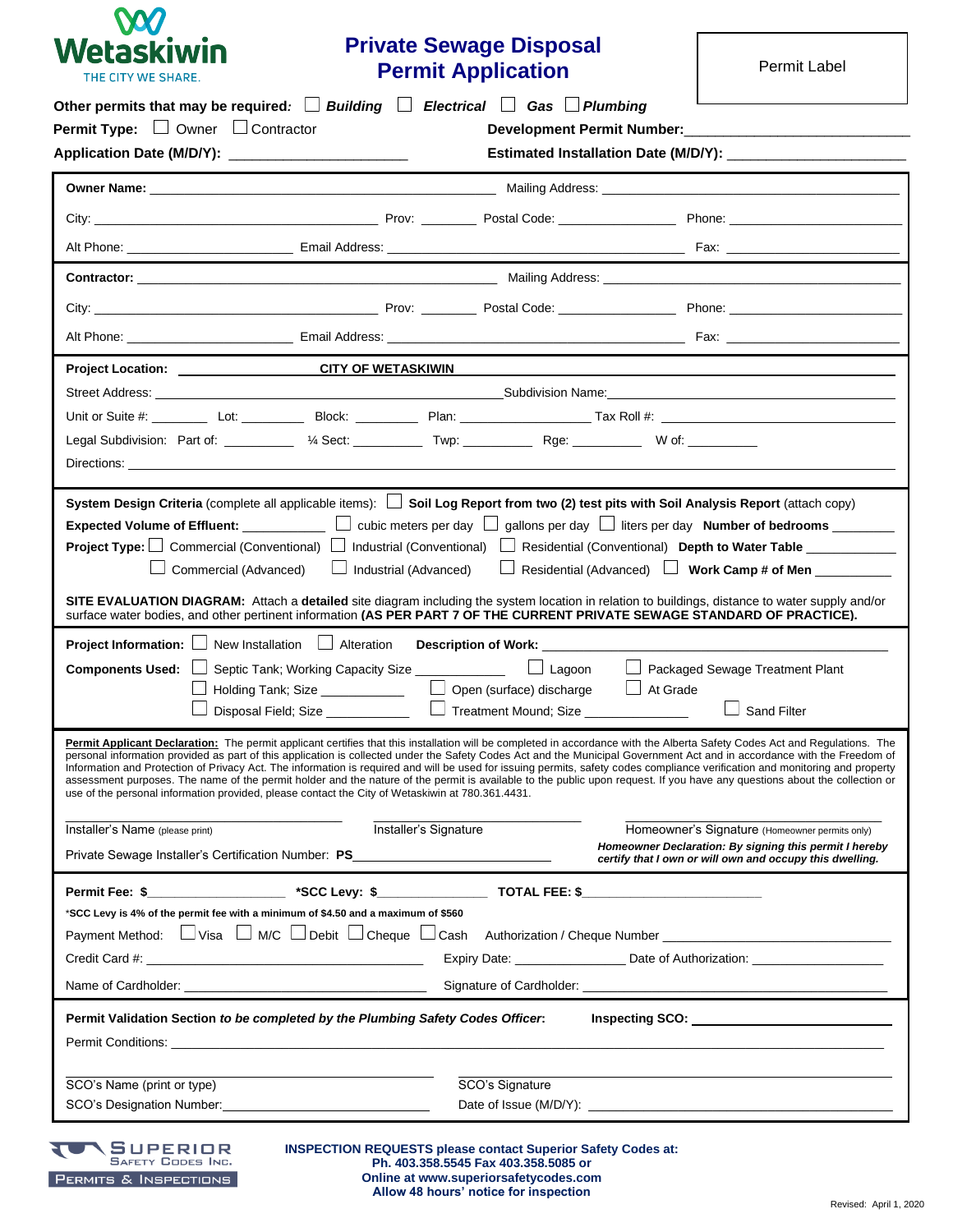

Permit Number: \_\_\_\_\_\_\_\_\_\_\_\_\_\_\_\_\_\_\_\_\_\_\_\_\_\_\_\_\_\_\_

Name:

Date:

# **Private Sewage System Site Evaluation Diagram**

### **Legal Description: \_\_\_\_\_\_\_\_\_\_\_\_\_\_\_\_\_\_\_\_\_\_\_\_\_\_\_\_\_\_\_\_\_\_\_\_\_\_\_\_\_\_\_\_\_\_\_\_\_\_\_\_\_\_\_\_**

| ÎΝ<br>drainage course | slope direction |                   | proposed<br>location of the<br>onsite sewage<br>system and<br>indicate the<br>distances from<br>the following:<br>$\bullet$ trees<br>floodplains<br>wells<br>$\bullet$<br>waste<br>$\bullet$<br>sources<br>bedrock<br>$\bullet$<br>outcrops<br>buildings<br>$\bullet$<br>property<br>lines<br>easement<br>$\bullet$<br>lines<br>ditches or<br>$\bullet$<br>interceptors<br>banks or<br>$\bullet$<br>steep slopes<br>fills<br>$\bullet$<br>driveways<br>existing<br>$\bullet$<br>sewage<br>systems<br>underground<br>$\bullet$<br>utilities<br>soil test pits<br>$\bullet$ |
|-----------------------|-----------------|-------------------|---------------------------------------------------------------------------------------------------------------------------------------------------------------------------------------------------------------------------------------------------------------------------------------------------------------------------------------------------------------------------------------------------------------------------------------------------------------------------------------------------------------------------------------------------------------------------|
|                       |                 | Test Pit 1 $\Box$ | Test Pit 2 $\Box$                                                                                                                                                                                                                                                                                                                                                                                                                                                                                                                                                         |

## Note: Additional information is required to be submitted separately for the system design detail.

**Lethbridge** 422 North Mayor Magrath Drive T1H 6H7 Ph: 403.320.0734 Toll Free Ph: 1.877.320.0734 Fax: 403.320.9969<br>**Lloydminster** Unit 2, 1724 - 50 Avenue T9V 0Y1 Ph: 780.870.9020 Fax: 780.870.9036 **Unit 2, 1724 – 50 Avenue** 

**Calgary** 25, 2015 – 32 Avenue NE T2E 6Z3 Ph: 403.717.2344 Toll Free Ph: 1.888.717.2344 Fax: 403.717.2340 Toll Free Fax: 1.888.717.2340<br> **Edmonton** 14613 – 134 Avenue T5L 4S9 Ph: 780.489.4777 Toll Free Ph: 1.866.999.4777 F **Edmonton** 14613 – 134 Avenue T5L 4S9 Ph: 780.489.4777 Toll Free Ph: 1.866.999.4777 Fax: 780.489.4711 Red Deer 3, 6264 – 67A Street T4P 3E8 Ph: 403.358.5645 Toll Free Ph: 1.888.358.5545 Fax: 403.358.5085 **Red Deer** 3, 6264 – 67A Street T4P 3E8 Ph: 403.358.5545 Toll Free Ph: 1.888.358.5545 Fax: 403.358.5085 Toll Free Fax: 1.866.358.5085<br> **Lethbridge** 422 North Mayor Magrath Drive T1H 6H7 Ph: 403.320.0734 Toll Free Ph: 1.877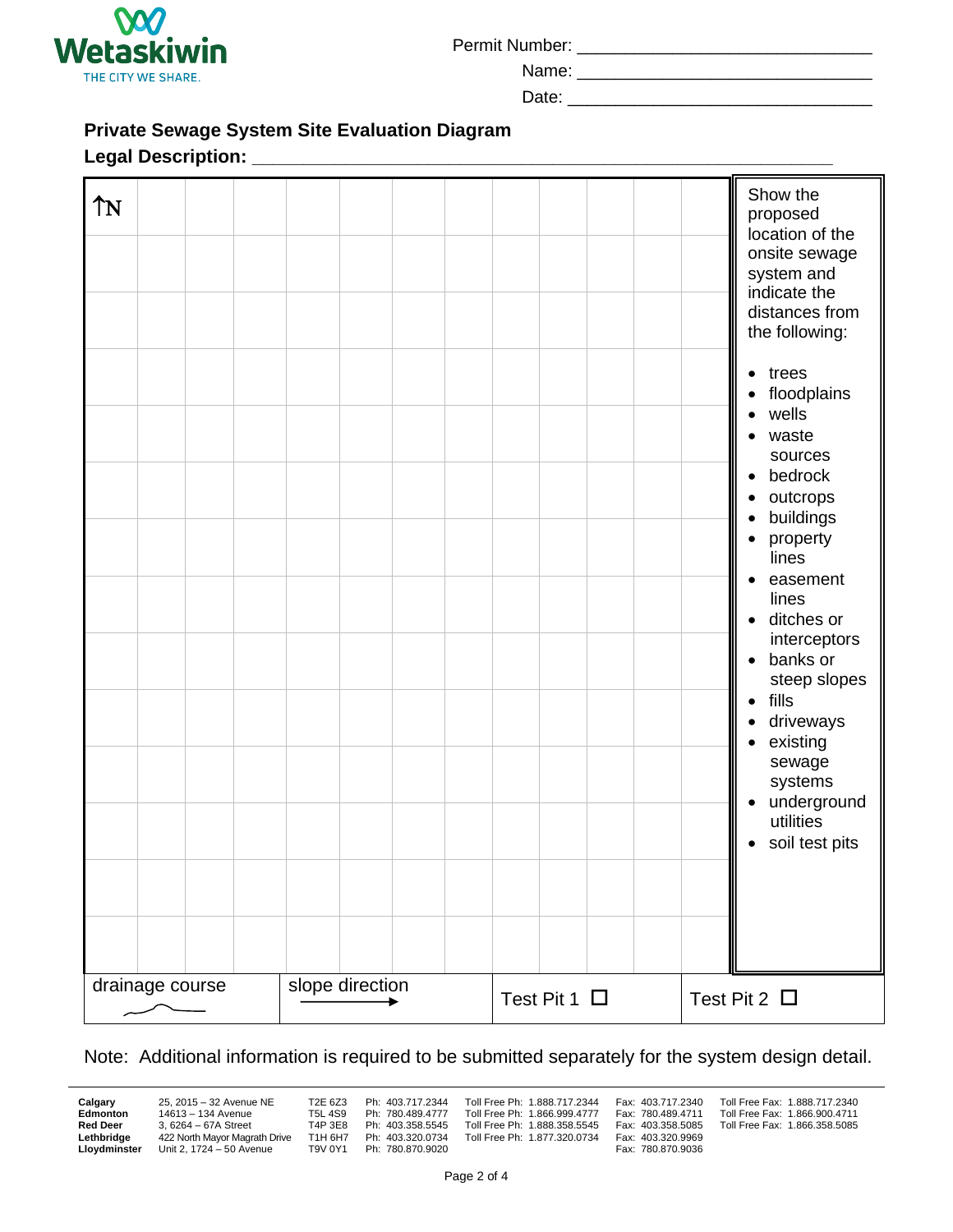

Permit Number: \_\_\_\_\_\_\_\_\_\_\_\_\_\_\_\_\_\_\_\_\_\_\_\_\_\_\_\_\_\_\_

Name: \_\_\_\_\_\_\_\_\_\_\_\_\_\_\_\_\_\_\_\_\_\_\_\_\_\_\_\_\_\_\_

Date: \_\_\_\_\_\_\_\_\_\_\_\_\_\_\_\_\_\_\_\_\_\_\_\_\_\_\_\_\_\_\_\_

#### **Alberta Private Sewage Treatment System Soil Profile Log Form**

|                                     | Owner Name or Job ID                                                         |         |                     |       |                                               |              |                            |          |                          |          |                          |  |
|-------------------------------------|------------------------------------------------------------------------------|---------|---------------------|-------|-----------------------------------------------|--------------|----------------------------|----------|--------------------------|----------|--------------------------|--|
|                                     |                                                                              |         | Legal Land Location |       |                                               |              |                            | Test pit |                          |          |                          |  |
| $LSD - 1/4$                         | Sec                                                                          | Twp     | Rg.                 | Mer.  | Lot                                           | <b>Block</b> | Plan                       |          | Easting                  |          | Northing                 |  |
|                                     |                                                                              |         |                     |       |                                               |              |                            |          |                          |          |                          |  |
| <b>Vegetation Notes:</b>            |                                                                              |         |                     |       |                                               |              | Overall Site Slope %       |          |                          |          |                          |  |
|                                     |                                                                              |         |                     |       |                                               |              | Slope position of test pit |          |                          |          |                          |  |
| Test Hole No.<br>Soil Subgroup      |                                                                              |         |                     |       | <b>Parent Material</b><br>Drainage            |              |                            |          |                          |          |                          |  |
|                                     |                                                                              |         |                     |       |                                               |              |                            |          | Depth of Lab (sample #1) |          | Depth of Lab (sample #2) |  |
|                                     |                                                                              |         |                     |       |                                               |              |                            |          |                          |          |                          |  |
| Horizon                             | Depth<br>$(cm)$ (in)                                                         | Texture | Lab or<br>HT        | Color | Gleying                                       | Mottling     | Structure                  | Grade    | Consistence              | Moisture | %Coarse<br>Fragment      |  |
|                                     |                                                                              |         |                     |       |                                               |              |                            |          |                          |          |                          |  |
|                                     |                                                                              |         |                     |       |                                               |              |                            |          |                          |          |                          |  |
|                                     |                                                                              |         |                     |       |                                               |              |                            |          |                          |          |                          |  |
|                                     |                                                                              |         |                     |       |                                               |              |                            |          |                          |          |                          |  |
|                                     |                                                                              |         |                     |       |                                               |              |                            |          |                          |          |                          |  |
|                                     | Depth to Groundwater:                                                        |         |                     |       | Limiting Soil Layer Characteristic, describe: |              |                            |          |                          |          |                          |  |
| Depth to Seasonally Saturated Soil: |                                                                              |         |                     |       | Depth to Limiting Soil Layer:                 |              |                            |          |                          |          |                          |  |
| Limiting Topography:                |                                                                              |         |                     |       | Depth to Highly Permeable Layer:              |              |                            |          |                          |          |                          |  |
|                                     |                                                                              |         |                     |       |                                               |              |                            |          |                          |          |                          |  |
|                                     | Key Limiting Features on System Design:                                      |         |                     |       |                                               |              |                            |          |                          |          |                          |  |
|                                     | <b>Weather Condition Notes:</b>                                              |         |                     |       |                                               |              |                            |          |                          |          |                          |  |
|                                     | Comments (such as root depth and abundance or other pertinent observations): |         |                     |       |                                               |              |                            |          |                          |          |                          |  |
|                                     |                                                                              |         |                     |       |                                               |              |                            |          |                          |          |                          |  |